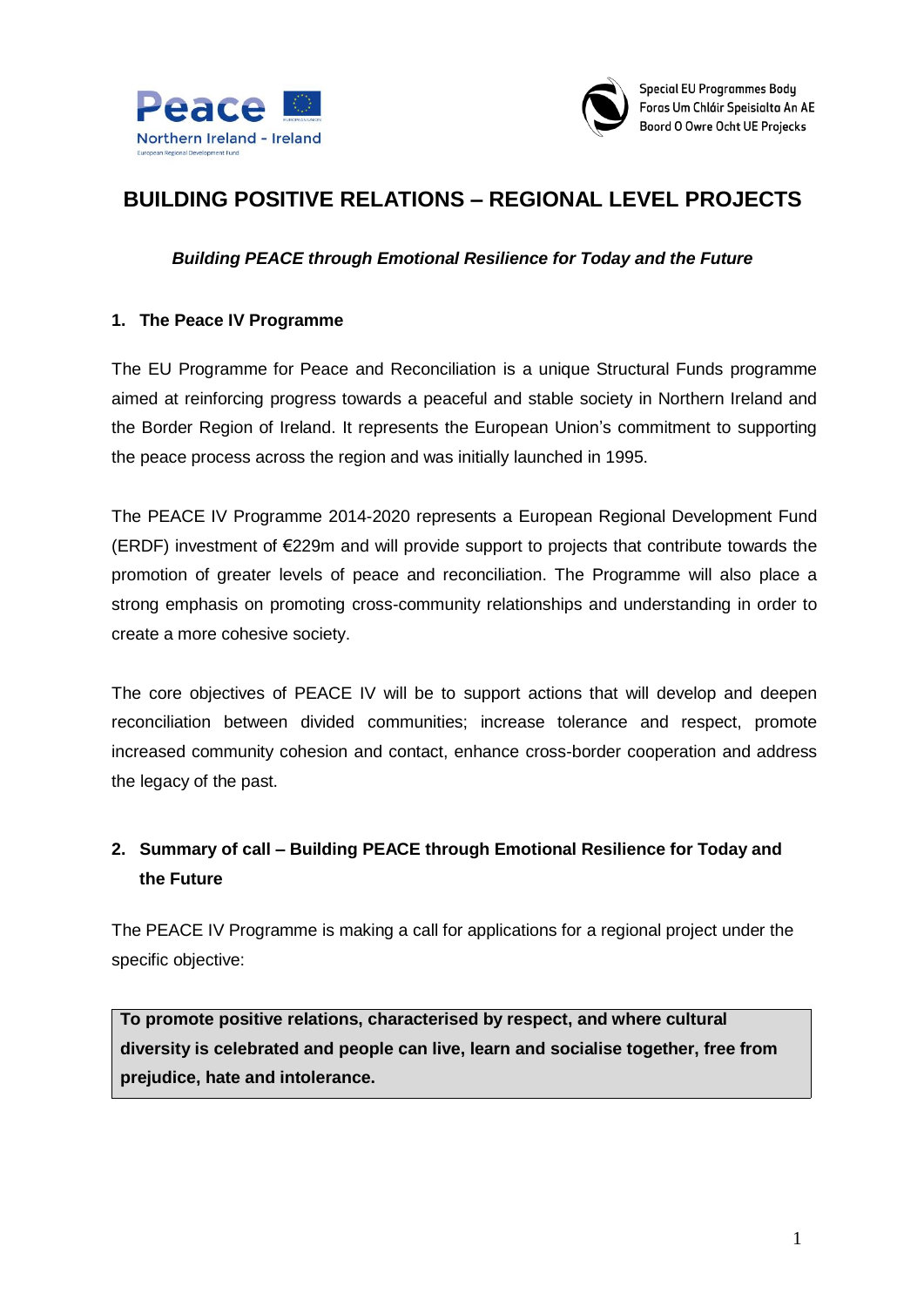



#### **The output indicator (to be achieved by 2021):**

 **Regional level projects that result in meaningful, purposeful and sustained contact between persons from different communities.**

Three indicators have been identified that will indicate progress towards increased good relations and respect:

- An increase in the percentage of people who think relations between Protestants and Catholics are better than they were five years ago from 45% to 52%.
- An increase in the percentage of people who think relations between Protestants and Catholics will be better in five years' time from 40% to 48%.
- An increase in the percentage of people who know quite a bit about the culture of some minority ethnic communities from 30% to 38%.

These result indicators will be monitored from information collected by the Northern Ireland Life and Times Survey.\*

**\*Although the Northern Ireland Life and Times Survey relates to Northern Ireland only we anticipate the successful project to collect attitudinal evidence of progress towards good relations.\***

**A maximum value of €6.4M (ERDF / Accountable Department match) has been allocated to this call.** The SEUPB is seeking to award funds to **one project** that will impact on a regional basis i.e. across the eligible area of Northern Ireland and the Border Region of Ireland.

The timeframe is as follows:

- Opening Date: 22<sup>nd</sup> March 2019
- Closing Date: 2<sup>nd</sup> July 2019 3pm
- Steering Committee 25<sup>th</sup> October 2019
- Workshop Date:  $10^{th}$  April 2019

There has been a significant and sustained reduction in the overall level of violence directly related to the conflict. However, there is evidence of continued high levels of sectarianism, racism and division. The increasing levels of ethnic diversity alongside relatively high levels of socio-economic deprivation, the continued legacy of the conflict and ongoing presence of paramilitary influences in some areas presents new challenges for individuals in terms of their well-being and ability to engage on a wider level both within their communities and with other communities. This manifests itself in disengaged, disconnected communities where there are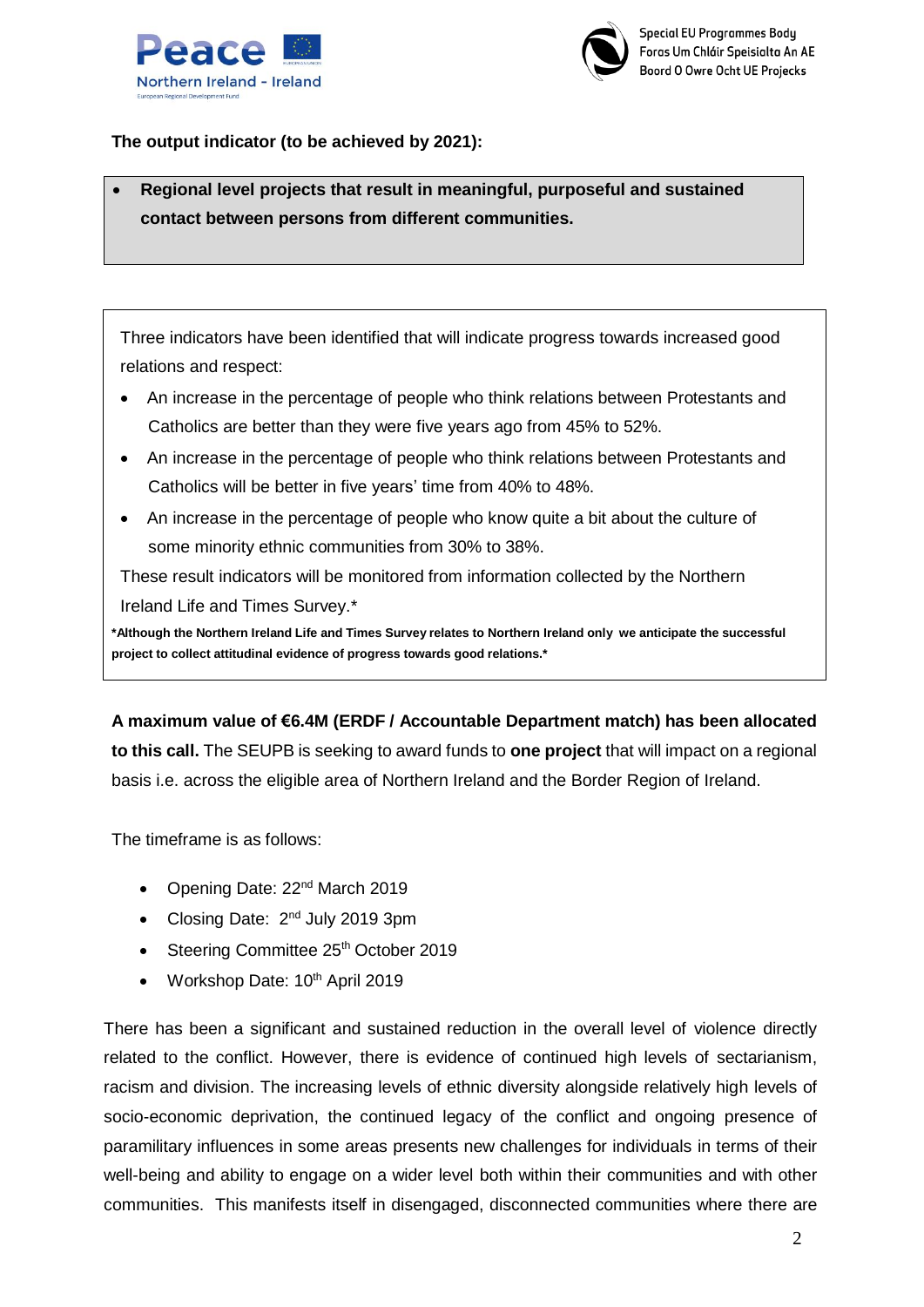



**Special EU Programmes Body** Foras Um Chláir Speisialta An AE Boord O Owre Ocht UE Projecks

significant barriers to integration and individuals do not feel equipped and empowered to play a full and meaningful role within society. Due to the history of division in Northern Ireland and the Border Region, some sections of society have not yet developed the capacity to deal positively with diversity, difference and the concept of 'other.' This impacts on well-being at an individual level, which we see manifested through high levels of mental health issues, reliance on alcohol and substance misuse. This also has wider implications for communities that exhibit the symptoms of inter-generational trauma, continue to live under the shadow of paramilitary influence and coercive control and cannot fully reap the benefits of peace because of lack of confidence and resilience.

This call seeks applications for a project which will provide **meaningful, purposeful and sustained contact between persons from different communities** to support the development of confident, resilient, self-sustaining communities. It is envisaged this will be established through the establishment of cross-community and cross-border partnerships based on developing Emotional Resilience and promoting Well-Being within the eligible region to support community cohesion.

The Project will address and support the development of Emotional Resilience to combat the impact of trauma arising from conflict through new innovative ideas which tackle the challenges that prevent proper and effective development of community cohesion. It has been cited in a number of publications on conflict (Conflict, Peace and Mental Health (David Bolton, September 2017)) that more than 200,000 people in Northern Ireland are struggling daily to cope with 'Troubles-Related Trauma' and that Northern Ireland has the world's highest rates of posttraumatic stress disorder ahead of regions that have experienced conflict like Israel, South Africa and Lebanon. The cross-border study of Muldoon et al (2008) noted that residents of border counties on either side of the border experienced mental health difficulties which they directly associate with their experience of trauma and violence.

Thoits (2010) states that traumatic experiences and stressful life events can increase our risk of developing mental health problems. The Royal College of Psychiatrists (2013) identified serious accidents, military combat, violent assault, terrorist attacks, natural or man-made disasters or being diagnosed with a life-threatening illness as being significant traumas that increase the risk of mental health. Kessler, McLaughlin and Green (2011) state that those who are likely to have experienced traumatic events have increased risk of mental health problems, including looked after children who have a fivefold increased risk of any childhood mental health problem. The importance of trauma and its impact is emphasised by the Department of Health (2011) in their report entitled "No health without mental health: A cross-Government mental health outcomes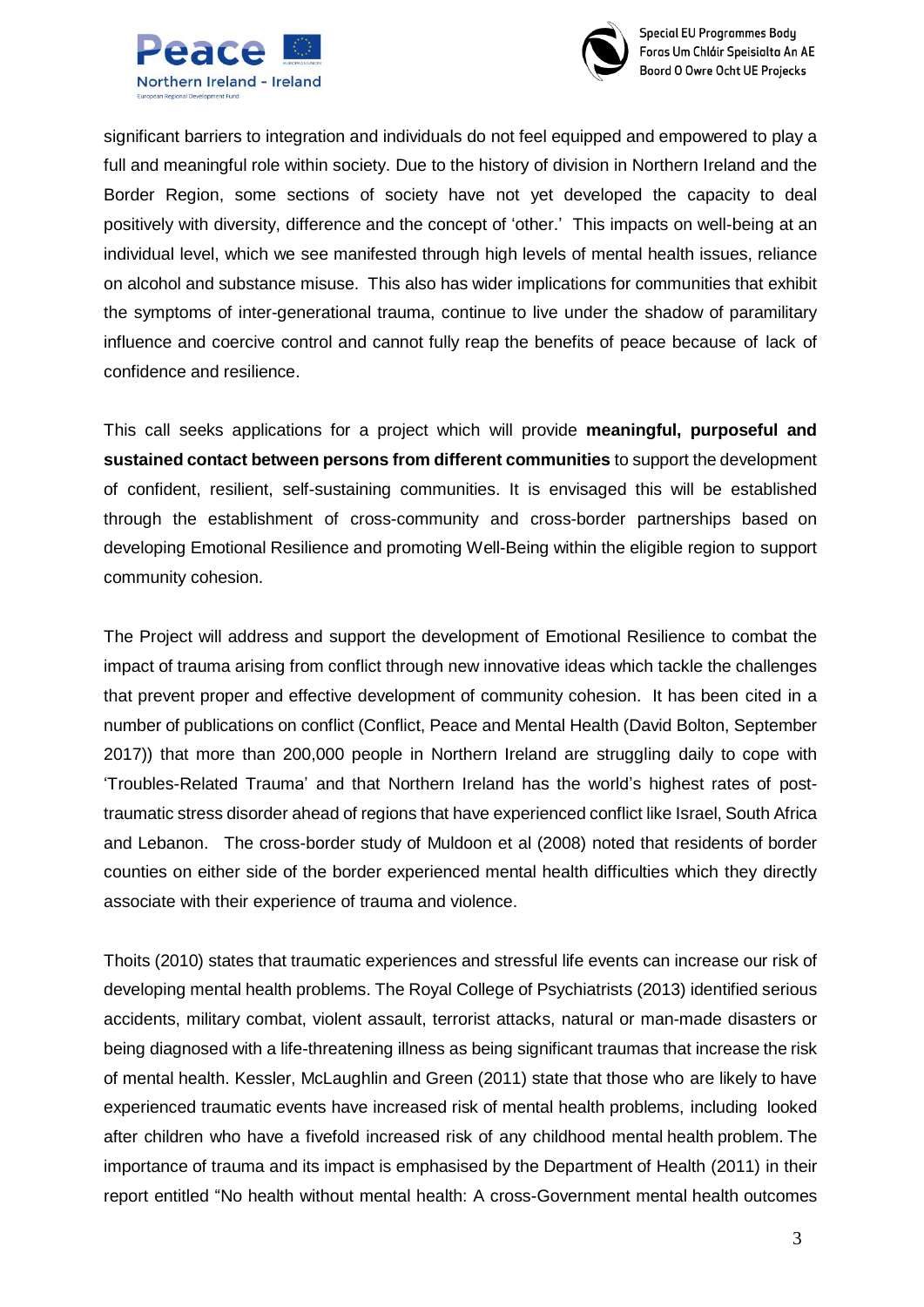



**Special EU Programmes Body** Foras Um Chláir Speisialta An AE **Boord O Owre Ocht UE Projecks** 

strategy for people of all ages" that traumatic and stressful life events can be accumulative – the more adverse childhood experiences the increased likelihood of suicide attempts in adulthood. The legacy of the conflict is not restricted to those immediately affected in political and civic society, it is clearly manifesting itself in a younger generation – while they are too young to have experienced the conflict first hand they can present issues comparable to those who have. The University of Ulster in their report on the trans- generational legacy of the troubles<sup>1</sup> concluded that there is ongoing impact of trans- generational trauma. They stated that children born after the Good Friday Agreement continued to suffer the consequences of poor mental health associated with conflict trauma but also as they are living under the present, ongoing threat of paramilitaries. The report also reported that a significant number of individuals who directly experienced decades of violence and social deprivation have gone on to develop serious mental health and substance disorders. A report published by the Queen's University of Belfast in 2016 noted the ultimate societal impact of this by stating that 'if the emotional consequences of conflict (e.g. suspicion, fear and anger) continue to be transmitted to future generations, intergenerational trauma is likely to 'freeze' people and groups in the past, and make transformation to a more just, equal and peaceful society less possible.<sup>2</sup>

#### **Mental Health and Communities**

Mental health for each person is affected by individual factors and experiences, social interactions, societal structures and resources, and cultural values. It is influenced by experiences in everyday life, in families and schools, on streets, and at work (Lehtinen, Riikonen & Lahtinen 1997; Lahtinen et al. 1999). The mental health of each person in turn affects life in each of these domains and hence the health of a community or population. The World Health Organisation in their Mental Health Action Plan (2013-2020) report that the determinants of mental health and mental disorders include not only individual attributes such as the ability to manage one's thoughts, emotions, behaviours and interactions with others, but also social, cultural, economic, political and environmental factors such as national policies, social protection, living standards, working conditions, and community social supports. Mental Health Action Plan 2013–2020, WHO.

The focus of Building PEACE through Emotional Resilience for Today and the Future is on building good relations and reconciliation through investing in community mental well-being

<sup>1</sup>[https://docs.wixstatic.com/ugd/198ed6\\_87e9d0a63623423497f4d0693ac7314d.pdf](https://docs.wixstatic.com/ugd/198ed6_87e9d0a63623423497f4d0693ac7314d.pdf)

<sup>2</sup>[http://pure.qub.ac.uk/portal/files/16704114/Fargas\\_DIllenburger.pdf](http://pure.qub.ac.uk/portal/files/16704114/Fargas_DIllenburger.pdf) , p.3.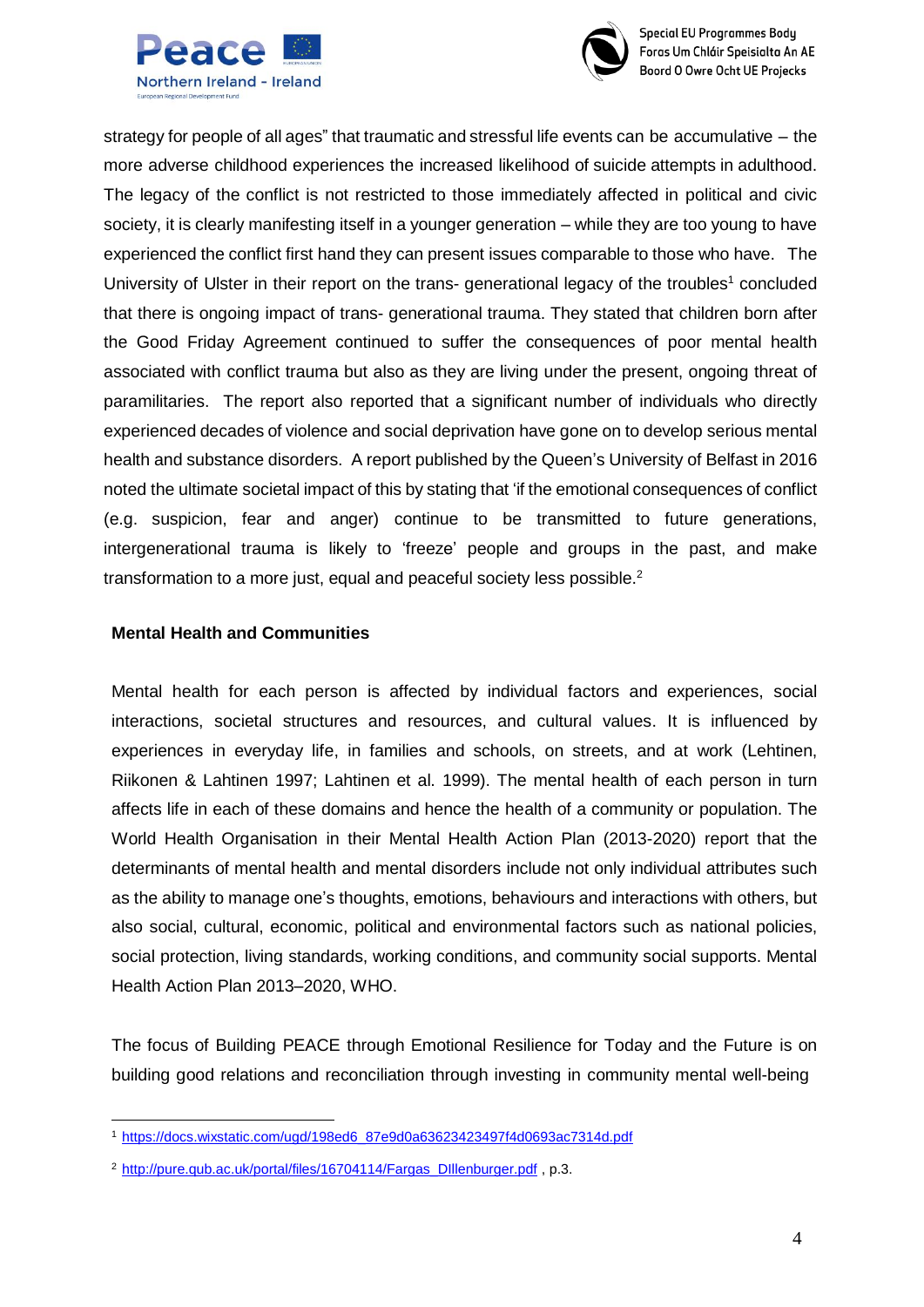



and the capacity of local communities to address mental health issues attributed to trauma based issues either through the legacy of the conflict, anti-social behaviours through paramilitary influences/peer pressure, isolation, marginalisation, witnessing of events i.e. punishment beatings etc. particularly for their young people. These challenges are preventing young people in these communities from fully engaging with their peers from other areas and impacting on their ability to fully embrace the benefits of a more peaceful society and to play a more meaningful role in the life of their community.

The Project will act as a vehicle in facilitating the avoidance of traumatisation and through this can promote peace building, create the environment for peace and thus address entrenched social / community cohesion problems that will help to deliver positive change to our communities and societies.

The project will enable a greater understanding and awareness of trauma and its impact on communities and will enable opportunities for sustained, meaningful and purposeful contact between individuals and groups of different backgrounds and on a cross border basis. Through this contact the activities supported will result in a reduction in isolation, polarisation, division, prejudice, sectarianism, racism and stereotypes between / among groups. The project will also pay particular attention to minority groups and groups who traditionally have been marginalised in society by trauma on an inter-generational basis so that opportunities will be created that allow for a greater degree of participation and integration in society. It is expected that the confidence and resilience that will be grown at an individual level, will also be manifested through stronger capacity at a group and organisational level within communities. This will result in stronger, more confident, outward-facing communities that are more cohesive, which will facilitate more positive relations with other communities on both a cross- border and crosscommunity basis.

Building PEACE through Emotional Resilience for Today and the Future offers a pathway demonstrating how segregation and intolerance can be challenged within both a trauma informed care and cross community engagement framework. Focusing on the determinants of mental well-being and how these can be addressed through a project supporting mental health interventions will help improve the well-being of communities which will in turn enable and facilitate the enhancement of cross community contact and more sustainable relationships. This will be achieved through a greater awareness and understanding of the impact of the conflict, the conflict itself and opportunities to engage and share experiences and how communities have improved. The project will take positive action to address barriers impacting on community relations, as well as providing access to appropriate support such as attitudes to mental health,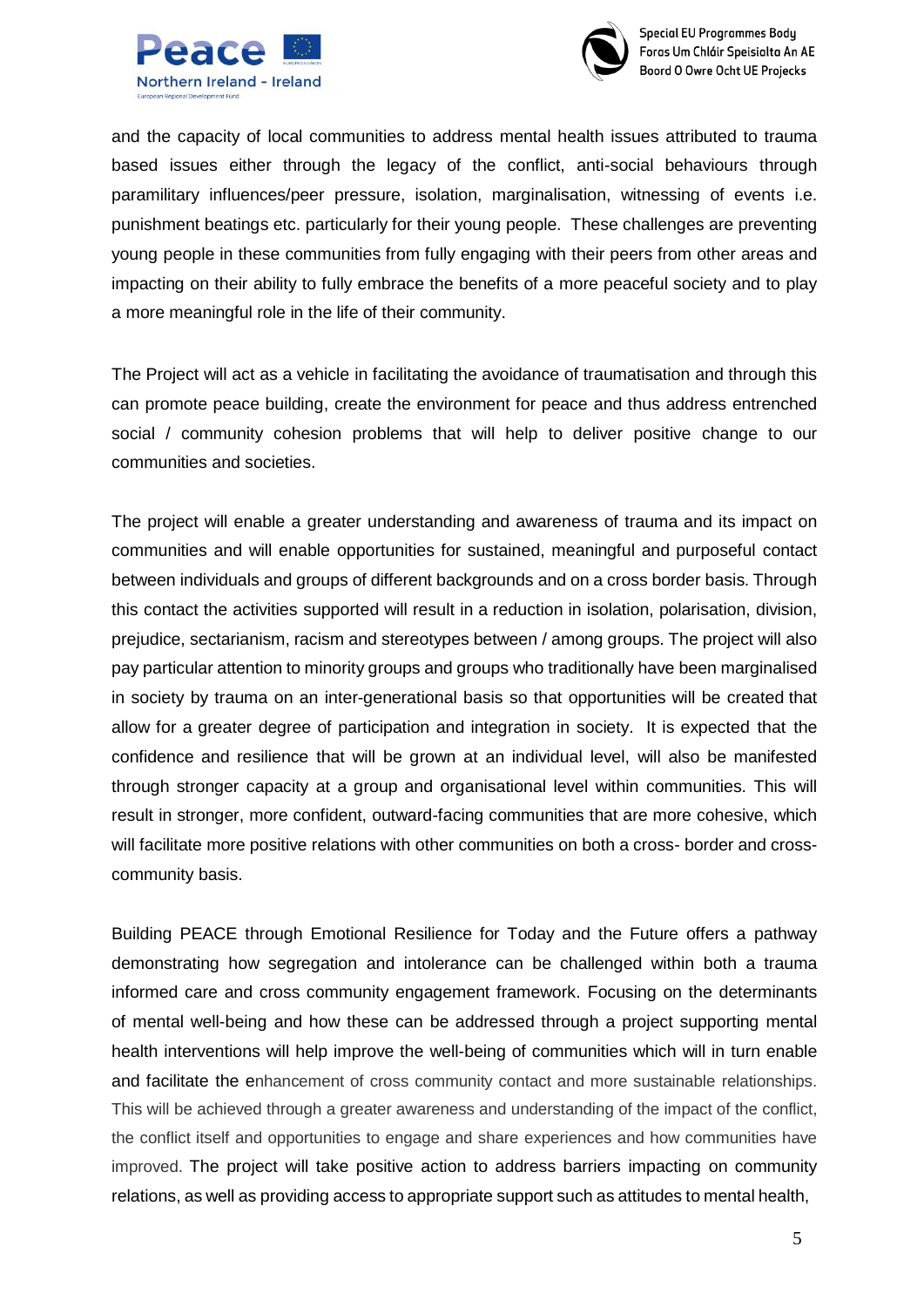



maladaptive coping skills, and poor knowledge of available services and myths about professional help.

### **3. Essential information**

The call for applications should be read in conjunction with the following:

- Cooperation Programme and associated Citizens' Summary
- The Programme Rules
- Guide for Applicants
- European Commission Guidance for the Simplified Cost Options (including unit costs)
- PEACE Output Indicator Guidance

Please consult these documents before completing the application form as they contain essential information to assist you in making the best application possible.

Applicants may also find it useful to consult the 'Impact Assessment Toolkit for Cross Border Cooperation'. This toolkit has been developed by the Centre for Cross Border Studies, as part of an INTERREG IVA funded project and is intended to be a practical guide to assist with planning cross-border projects. A copy of the toolkit can be downloaded from our website: [www.seupb.eu](http://www.seupb.eu/)

### **4. Project Selection Criteria**

The following selection criteria will be used:

(a) Each operation will have to demonstrate how they contribute to the results and outputs of the themes.

- Particular focus will be given to the direct contribution to peace and reconciliation.
- Projects will have to demonstrate that they are creating opportunities for sustained meaningful and purposeful contact between people and groups of different backgrounds and in so doing contribute to the result and outputs of the call.
- Projects have to demonstrate their essential regional characteristics, including the rationale for regional implementation and regional impact (as opposed to local implementation and local impact). It should be noted that the project is expected to have a programme of activity within targeted areas across the eligible region, however,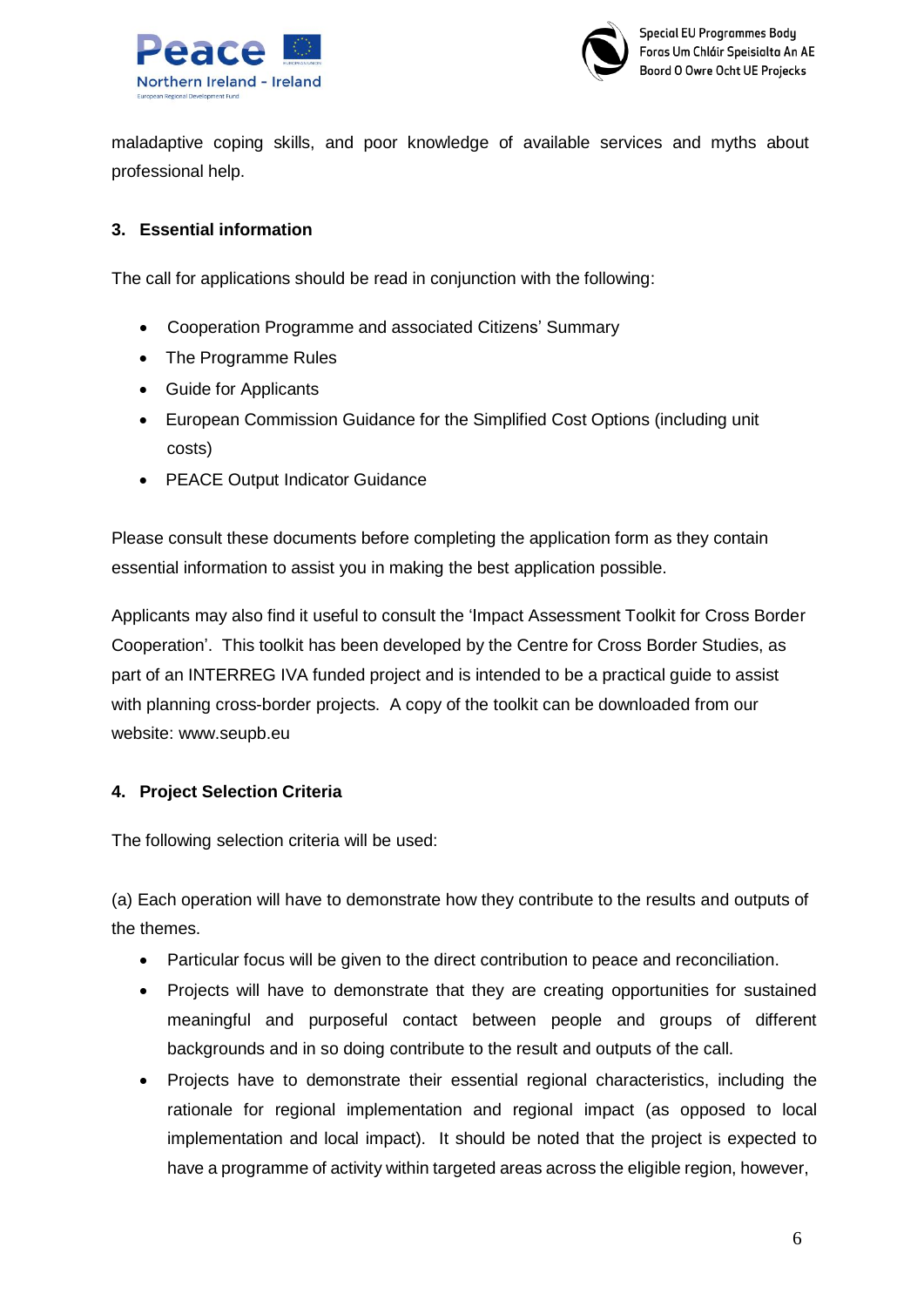



this activity must ultimately lead to a an impact at the regional level, through the sharing of learning and guidance;

- Projects should address strategic and policy issues of relevance to the region and should not be engaged in widespread service delivery at the local level.
- Projects will be required to work alongside and through local community infrastructure to ensure transfer of learning and building of capacity.

(b) Quality of the project design

- Projects will have to demonstrate a direct link between their proposed activities and the proposed impact of the project.
- Particular attention will be given to measures to ensure the inclusion of the marginalised or other target groups.

(c) Quality of the project team, partnership and implementation arrangements

- Projects will have to demonstrate that the project team have the right skills and experience to lead the project, and that the project structures will be able to deliver on the peace and reconciliation outputs.
- (d) Value for money

(e) Quality of cross community and cross-border co-operation with demonstrable added value

• It is expected that regional projects should impact on the programme area. Cross border co-operation is necessary through the development of appropriate partnerships and implementation arrangements where these add value to the delivery of the Programme. The project will have to demonstrate how it will effectively ensure participation from all communities in their activities.

(f) Contribution towards sustainable development

• Projects will be required to consider how their activity can be designed to positively contribute towards this horizontal principle.

(g) Contribution towards equality.

• Projects will be required to consider how their activity can be designed to positively contribute towards this horizontal principle.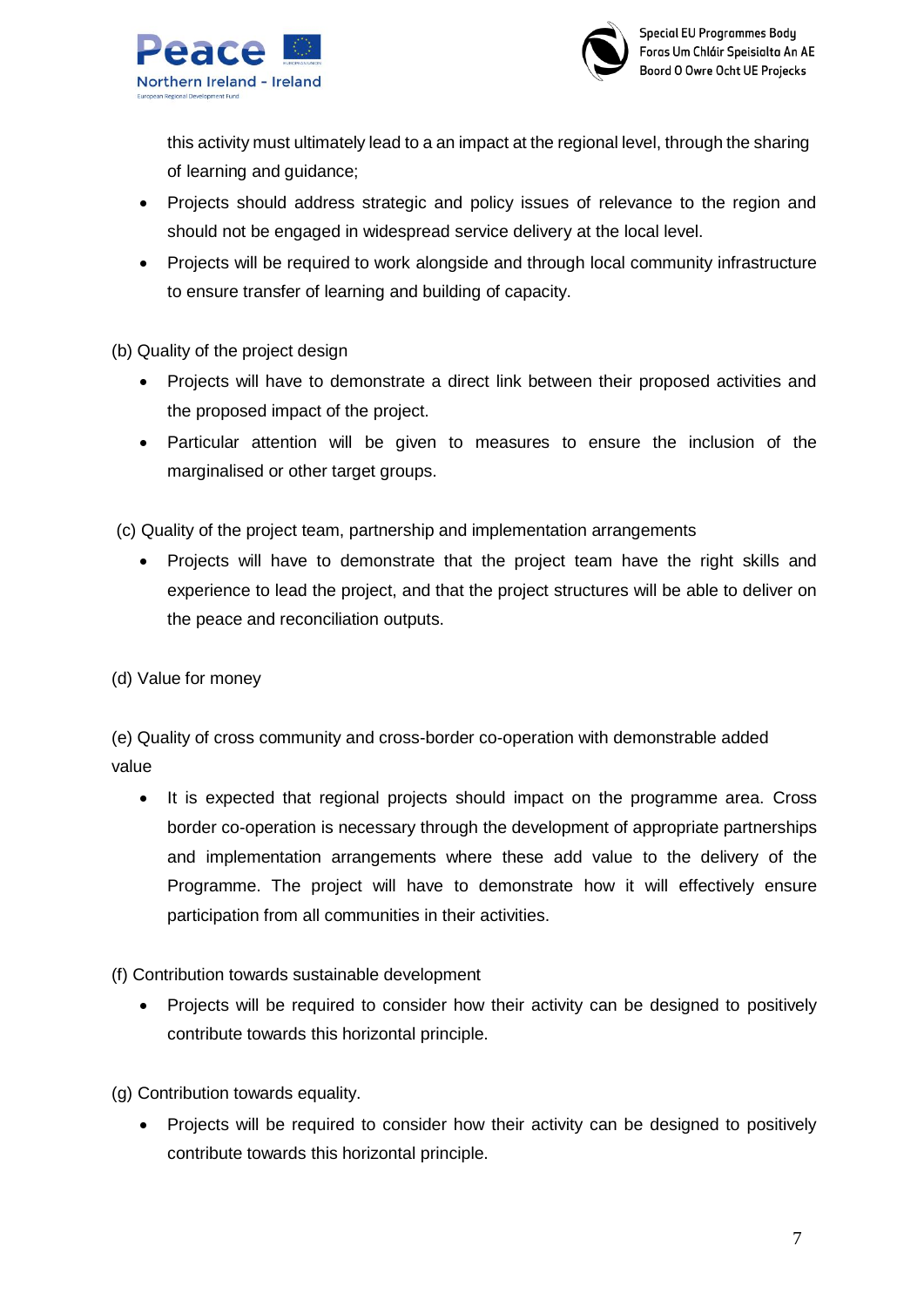



#### **5. Eligible Region**

The proposed targeted area for the activities are:

 Northern Ireland - The Urban Village initiative has significant potential to be a focal point for a comprehensive and joined up approach by departments and wider stakeholders in support of the strategy's overarching priorities and commitments.

The Five Urban Villages are located at:

- Greater Ardoyne and Ballysillan (North Belfast)
- Colin (West Belfast)
- Newtownards Road known as Eastside (East Belfast)
- Sandy Row, Donegall Pass and the Markets areas (South Belfast)
- The Bogside and Fountain (Derry~Londonderry)

In the Border Region of Ireland the following counties (Counties Cavan, Donegal, Leitrim, Monaghan and Sligo).

There will be no duplication with statutory health or social service provision in either Northern Ireland or the Border Region of Ireland, and this theme will not fund statutory service provision.

## **6. What is the theme "Building Positive Relations at a Local level – Regional Level Projects" going to achieve?**

Some issues and target groups can be better accommodated through regional level initiatives that transcend local authority boundaries. These regional initiatives will also facilitate crossborder co-operation. The project will pay particular attention to minority groups and groups who traditionally have been marginalised in society so that opportunities will be created that allow for a greater degree of participation in society.

The project should support groups particularly the significant mental health requirements of children, adolescents and young adults, thus demonstrating the need for a community based response to mental health prevention, early intervention and recovery for young people.

The 3 year project should be designed to insure it is inclusive in nature and will ensure meaningful, purposeful and sustained contact between people of different backgrounds, and which have the capacity to change attitudes and behaviour. Initiatives should evidence a direct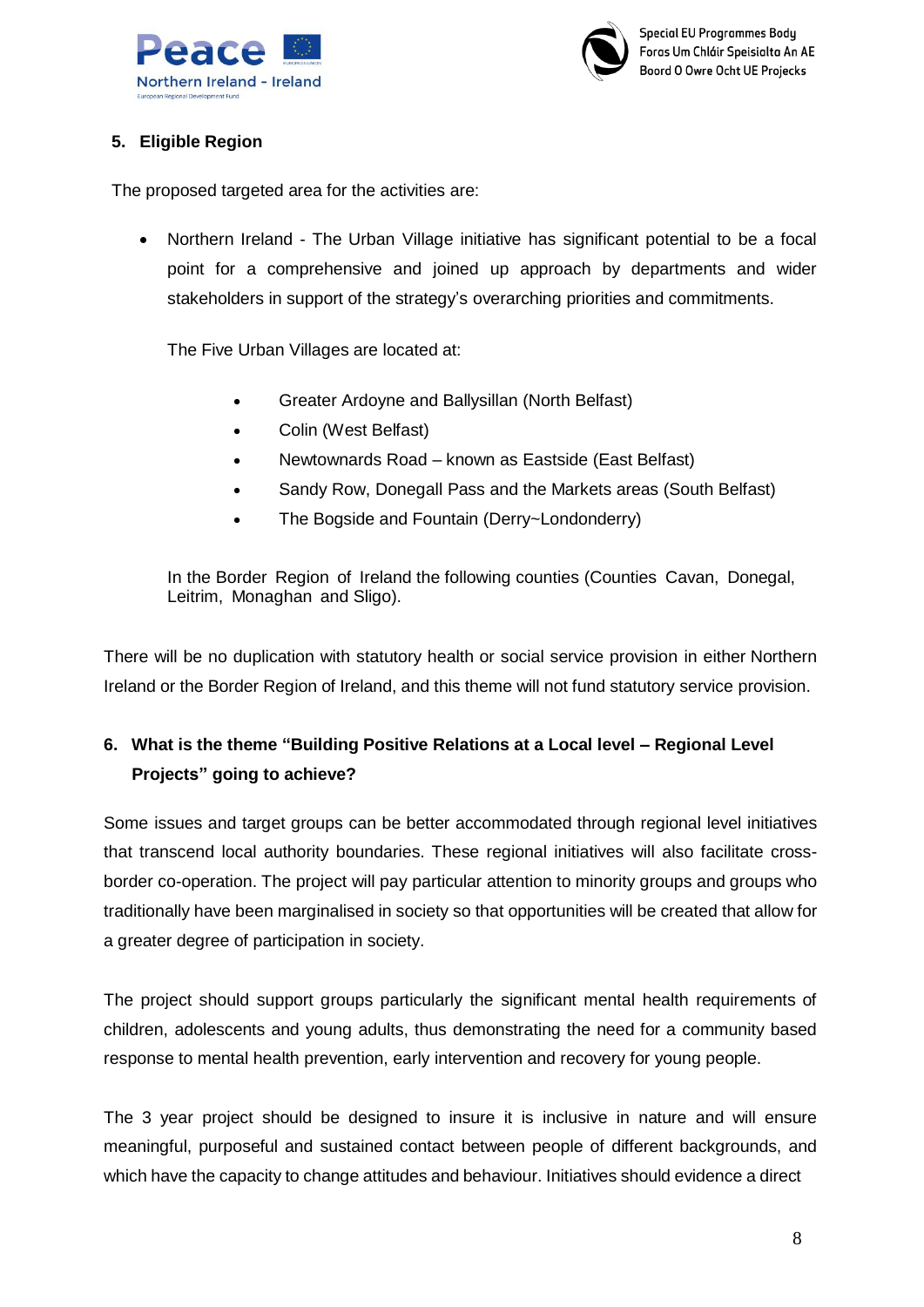



commitment to tackling real and complex issues, such as sectarianism and racism through the promotion, prevention and early intervention and recovery relating to mental health and Emotional Resilience within communities.

#### **7. Anticipated Actions**

It is anticipated that the Programme will fund a project with the following types of actions:

- Reinforce progress towards a peaceful and stable society through the promotion of reconciliation amongst all communities;
- Builds, improves and sustains relationships between communities by addressing issues of trust, prejudice and intolerance through a programme of activity addressing the capacity of communities in relation to Emotional Resilience;
- Improves the mental resilience of Children & Young People by building their confidence and ability to get involved and engaged through shared learning and activities within their own local community (through the medium of mental health) on a crosscommunity and cross-border basis, thus promoting a sense of inclusiveness, tolerance and respect;
- Challenging Children and Young People stereotypes of one's own and other communities/identities through improving and building mental resilience and developing adaptive and positive coping strategies.
- Improves the confidence and ability of Children & Young People to integrate within their community and engage with wider communities on a cross-community / crossborder basis through speaking openly about their trauma conflict and behavioural health related problems and reduce the negative impact of stigma through education, dialogue, cultural activities.
- Develops cross-border / cross-community solution focused approaches to resolving the identified barriers and challenges to cross-community and cross-border service delivery which exacerbates the social isolation of young people and heightens the increased risk of community tensions and mental health problems; and
- Develops a model of good practice which can be replicated in other cross-border regions and/or in the EU.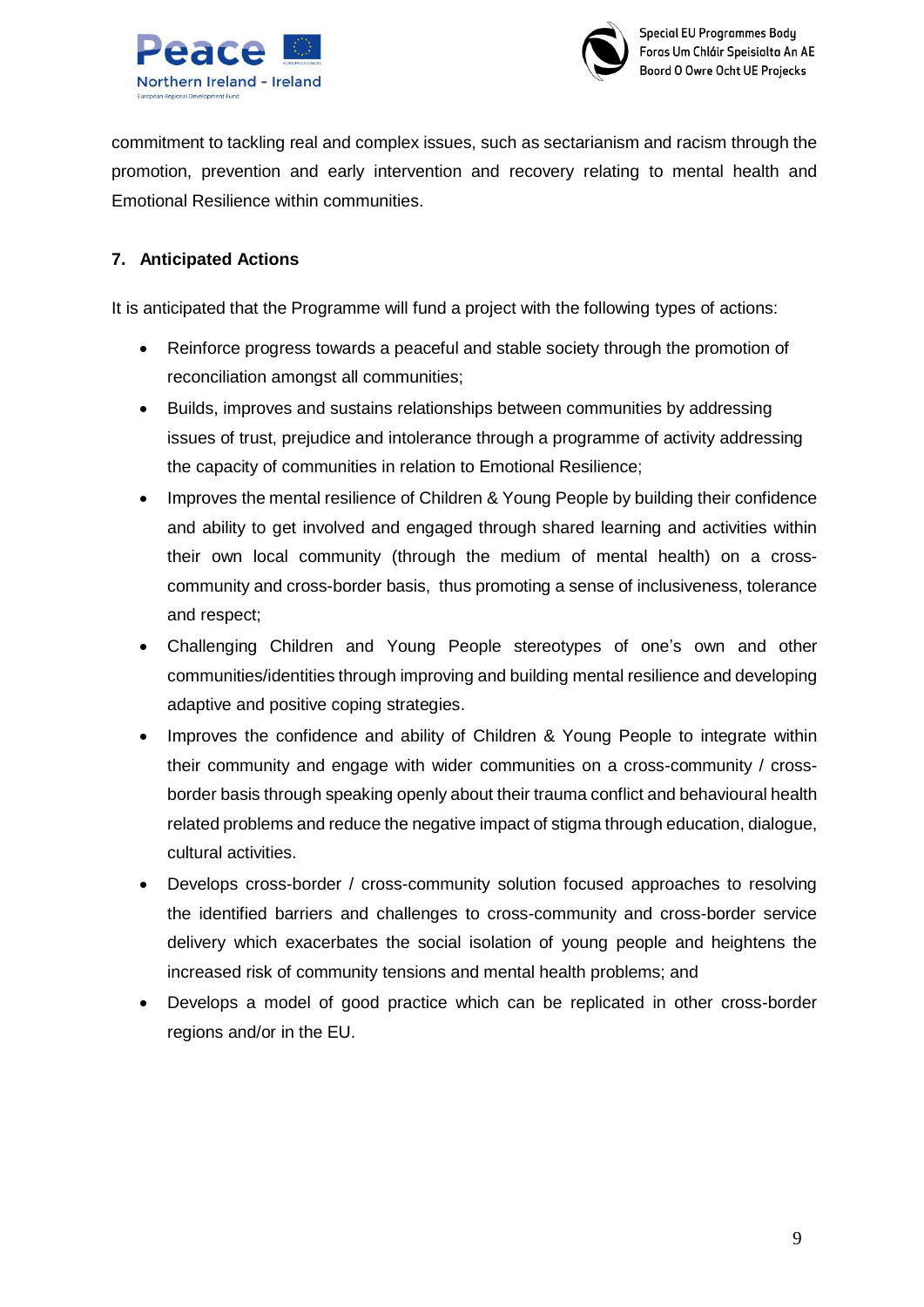



*The programme represents an inclusive, participatory approach and aims:*

# *"To enable Children & Young People to understand, feel empowered and have confidence to act and participate fully in their own community and wider communities where they can encourage and build positive relationships to develop their role in peace building within their own community and in other areas on a cross-community / cross-border basis."*

It must deliver on the above activities and outputs through an array of activity which uses Emotional Resilience as a driver for Community Cohesion. The project will seek to create a space to test models via Emotional Resilience which stimulates promotion, prevention, early intervention and recovery thus fostering sustained cross community and cross border contact around Emotional Resilience which should ultimately lead to improved good relations and more robust, sustainable communities.

Activities may include, but are not limited, to the following:

- **Training Programmes Designed and Delivered focusing on Parents / Guardians** / Grandparents, Youth Leaders, Teachers, Young People and Children through professionals within the field of Emotional Resilience and Good Relations;
- Regional Based Themed Programmes eg.(sports, dance, music, arts, drama etc.) events, activities, workshops;
- Shared Integrated Best Practice Guidelines developed and implemented for community based organisations on Emotional Resilience;
- Shared Spaces/Emotional Recovery Colleges\* in each geographic targeted area;
- Peer Mentoring Programmes; and

Design and development of a Social Media App. (Not including ongoing running costs)

\*the Shared Space/Emotional Recovery Colleges will not be new capital build projects funded under this call but are likely to be existing spaces. It is envisaged that this will be programmed activity in existing infrastructure.

The delivery model consists of the following key components:

 Co-design, implementation and sharing within and across the geographic areas through the development of training resources, delivery of training, delivery of programme activities, development and implementation of policies and communication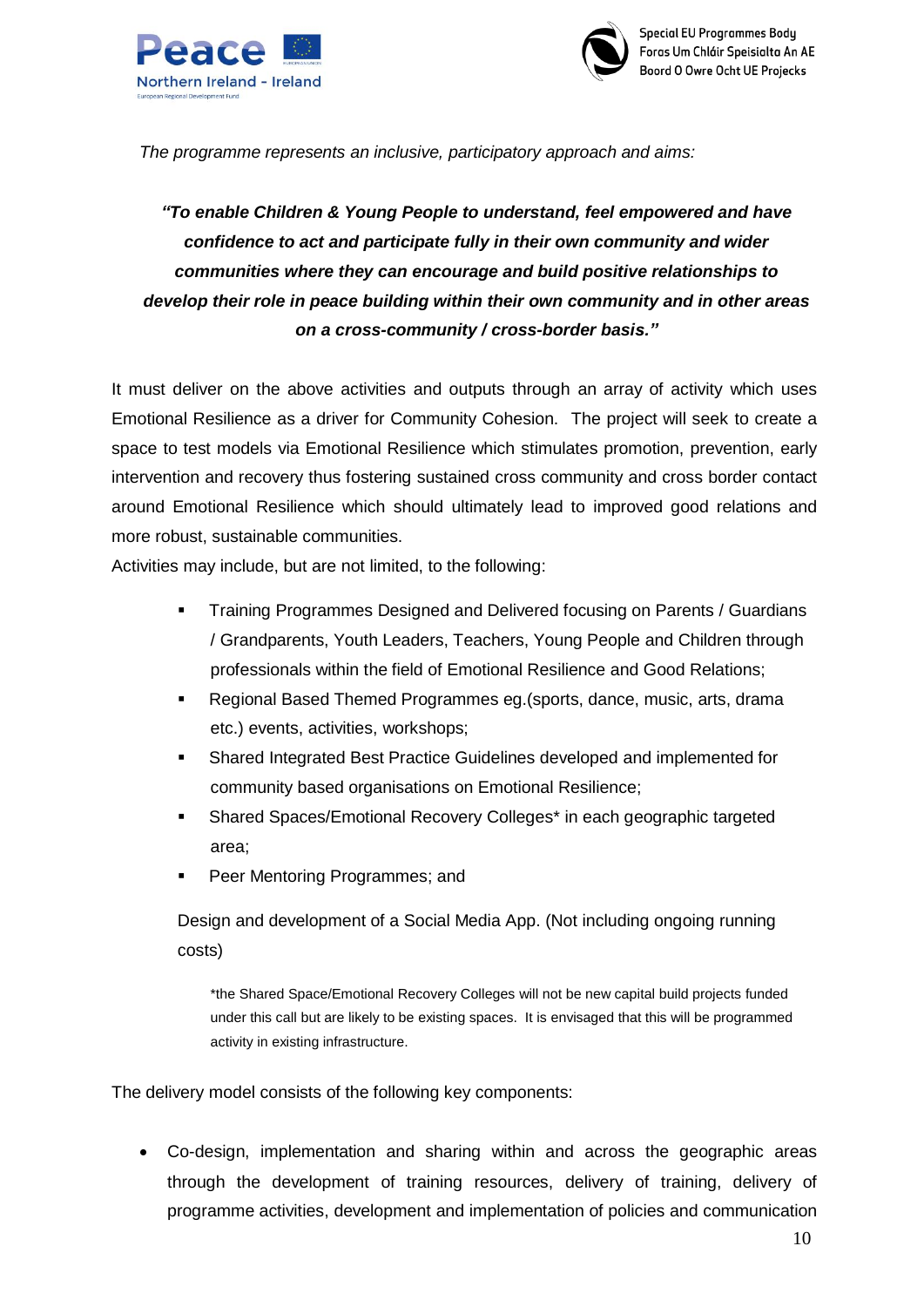



strategies;

- An integrated approach to building good community relations and promoting reconciliation through Emotional Resilience interventions and capacity building;
- Managed, planned, designed and implemented through a partnership approach both in terms of Emotional Resilience and good relations provision and with broader community partners including young people and children;
- A coherent approach through the child or young person's educational/social youth provision pathway from the age of 3-24 years;
- Shared resources within the geographic areas i.e. learning materials, digital communications;
- Shared contact between children and young people and stakeholders from different community backgrounds within the geographic areas;
- Shared Children and Young Peoples Emotional Resilience Colleges within the geographic areas.

#### **It is anticipated the project will be delivered in a 3 year timeframe.**

The SEUPB will establish a **Consultative Advisory Panel of key stakeholders from relevant Programme areas** to advise and assist with regional cross-community and cross- border sharing of learning. The Advisory Panel will be responsible for ensuring that the PEACE cross community and cross border impact of the Programme is maximised by developing and nurturing a strong outputs and results focus. The Panel will also include key personnel from existing projects within INTERREG, PEACE and National Programmes to avoid duplication and promote complementarity.

SEUPB will commission an evaluation of the Project as agreed by the evaluation steering group and published in the evaluation plan. The evaluation activity will include a Conference showcasing regional, national and international best practice in the area of Community Cohesion and Emotional Resilience.

The project should seek to create a space to test models which stimulate and develop ideas which lead to the creation of new and/or the development of existing trauma based informed approaches through Building PEACE through Emotional Resilience for Today and the Future.

The fostering of sustained cross-community and cross-border contact and relationships around the Emotional Resilience should ultimately lead to improved good relations and more confident, resilient and sustainable communities.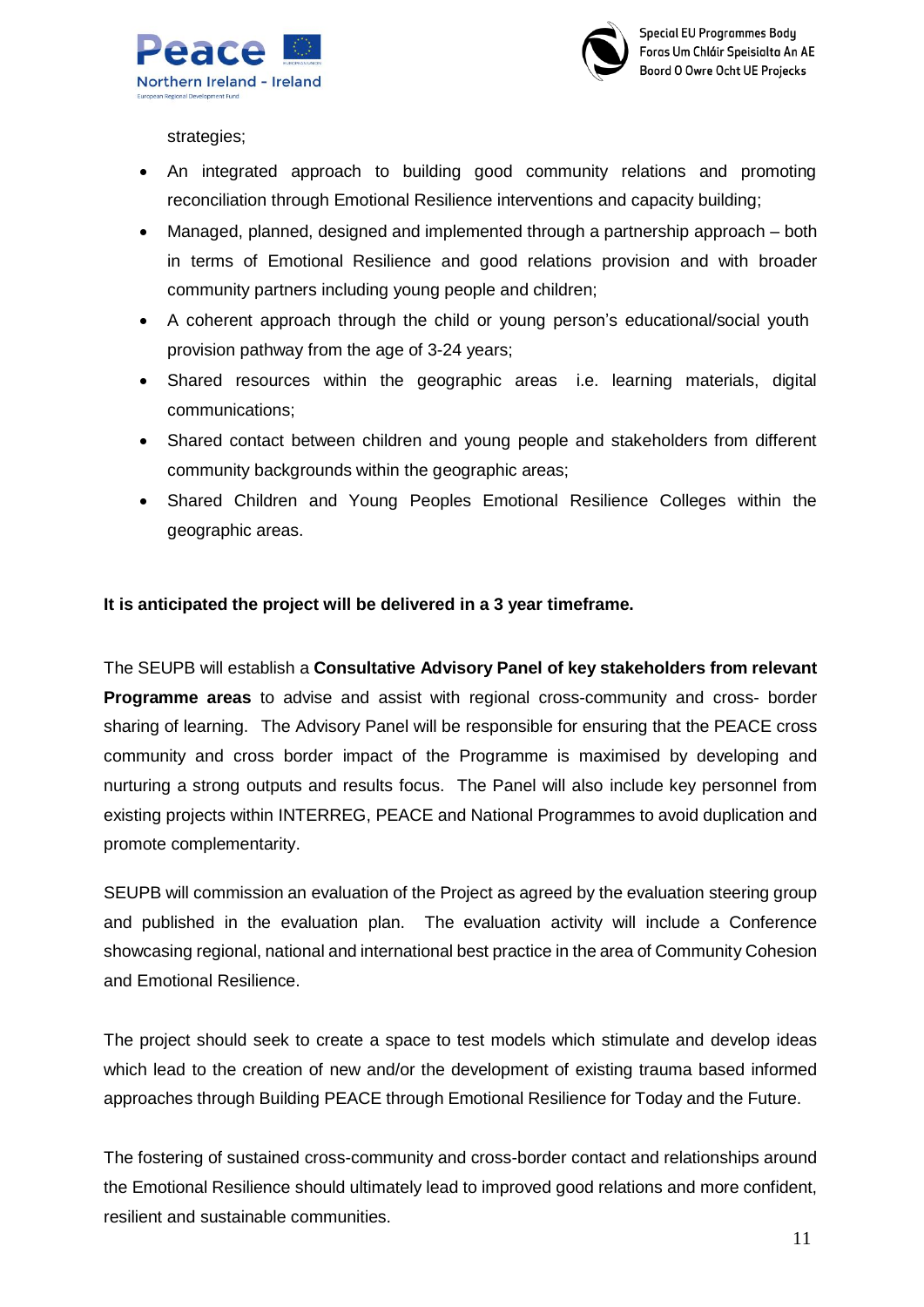



#### **8. Budget and co-financing rate**

A maximum value of €6.4m (ERDF / Accountable Department match) has been allocated to this call.

The level of grant aid may also be adjusted to take due account of state aid and/or anticipated future revenue streams. Please consult the Programme rules for further details.

Grants and payments may take any of the following forms:

- (a) Reimbursement of eligible costs actually incurred and paid;
- (b) Standard scales of unit costs;
- (c) Flat-rate financing, available for overhead costs or salary costs.

The above options may be combined only where each option covers different categories of costs or where they are used for different projects forming a part of an operation or for successive phases of an operation.

For planning purposes applicants are to use an exchange rate of £1 =  $\epsilon$ 1.18.

A successful project, where there are cross-border partners, will be issued with a Letter of Offer in Euro. A successful project that has Northern Ireland partner(s) only, may request a Letter of Offer in Sterling.

### **8.1 Simplified Cost Options (SCO)**

In order to simplify the administration of grant aid, the SEUPB would propose to use simplified costs options for the administration of this theme. It is envisaged that the relevant simplified cost options will include both flat rates and unit costs, as outlined in the Programme Rules.

#### **8.2 Flat Rate**

Office and administration costs (overheads) will be funded at a flat rate of 15% of direct salary costs. No justification is required.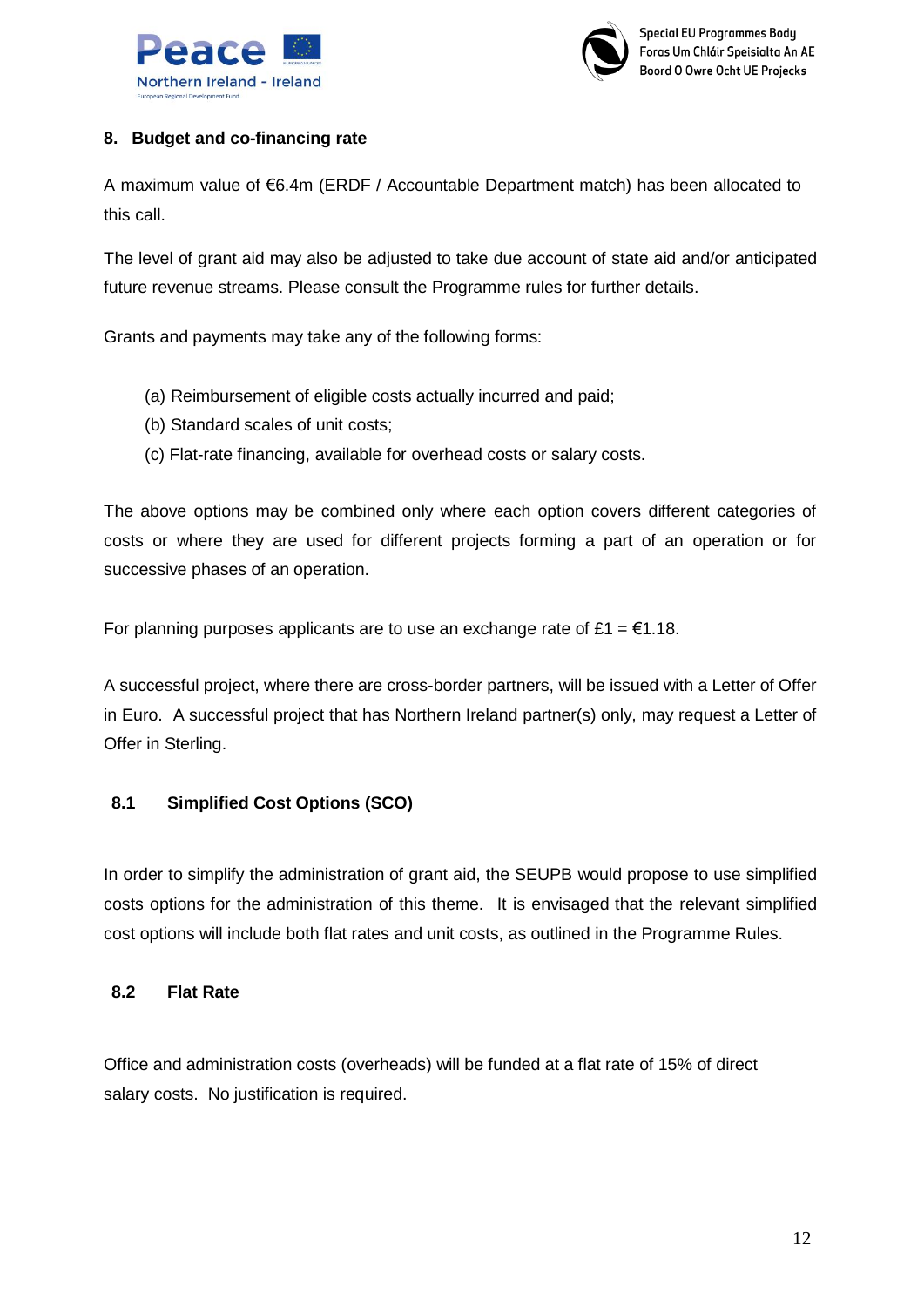



#### **8.3 Unit Costs**

The use of unit costs, where applicable, is desirable in this area of the programme and, accordingly, applicants are encouraged to present unit costs. Where applicants take this opportunity, unit costs are to be presented and evidenced in accordance with the European Commission's guidance for the preparation on unit costs.

Unit costs must be:

- Fair based on reality, not excessive or extreme
- Equitable it does not favour some beneficiaries or projects over others
- Verifiable determination of flat rates, standard scales of unit costs or lump sums should be based on documentary evidence which can be verified.

Applicants must document as a minimum:

- The description of the calculation method, including key steps of the calculation
- The sources of data used for the analysis and the calculations, including an assessment of the relevance of the data to the project(s), and an assessment of the quality of the data
- The calculation itself to determine the value of the Simplified Cost Option (unit cost).

The Common Provisions Regulation (CPR) specifies that the following may be used in evidence to support Simplified Cost Options:

- 'Statistical' data or other objective information
- The verified historical data of individual beneficiaries
- The application of the usual cost accounting practices of individual beneficiaries.

When providing calculations of unit costs, applicants must provide accounting data over at least three years so as to identify any potential exceptional circumstance which would have affected costs in a specific year as well as the tendencies in the cost amounts.

Where unit costs are presented, applicants will be able to suggest modifications to the overall financial allocations.